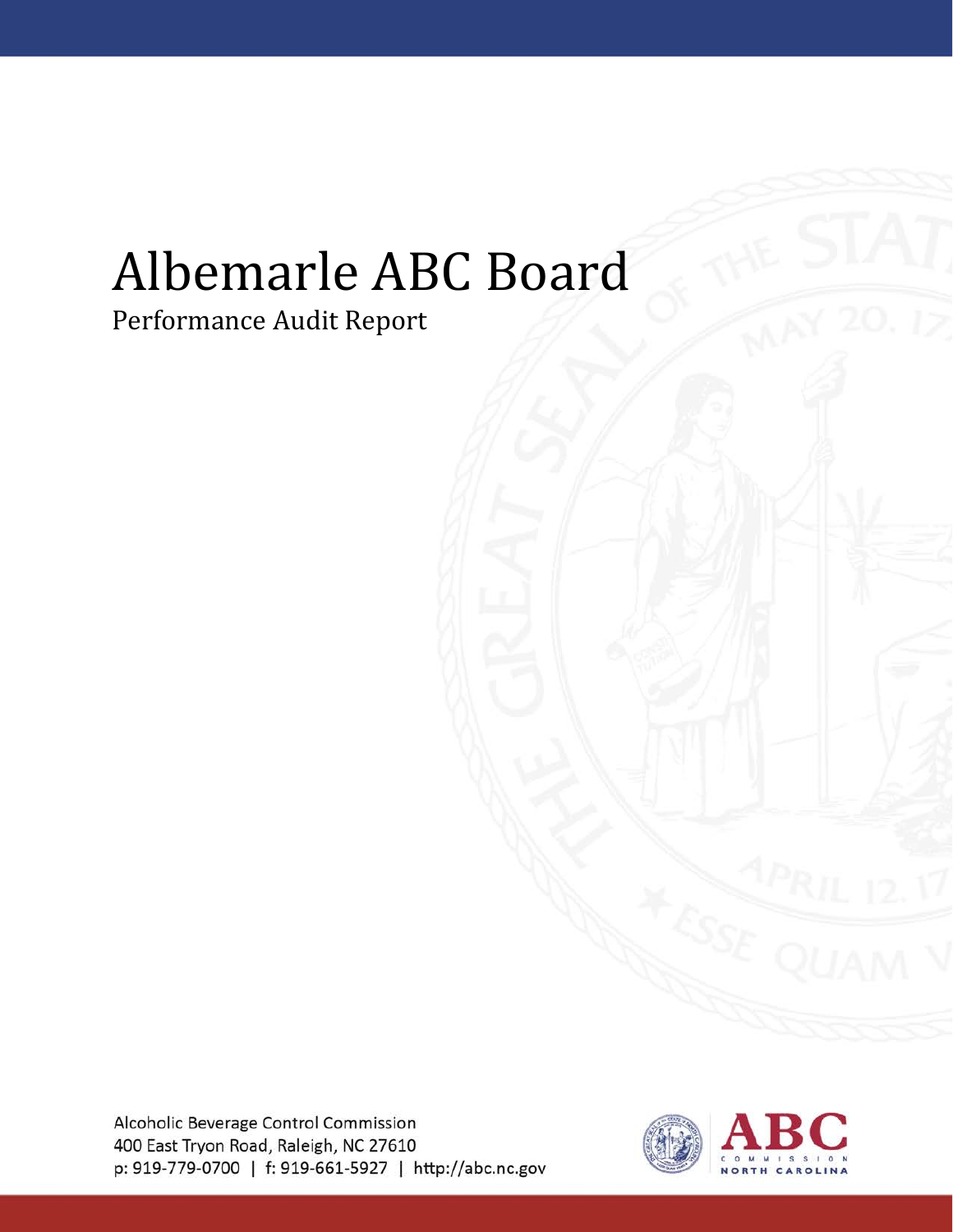## **TABLE OF CONTENTS**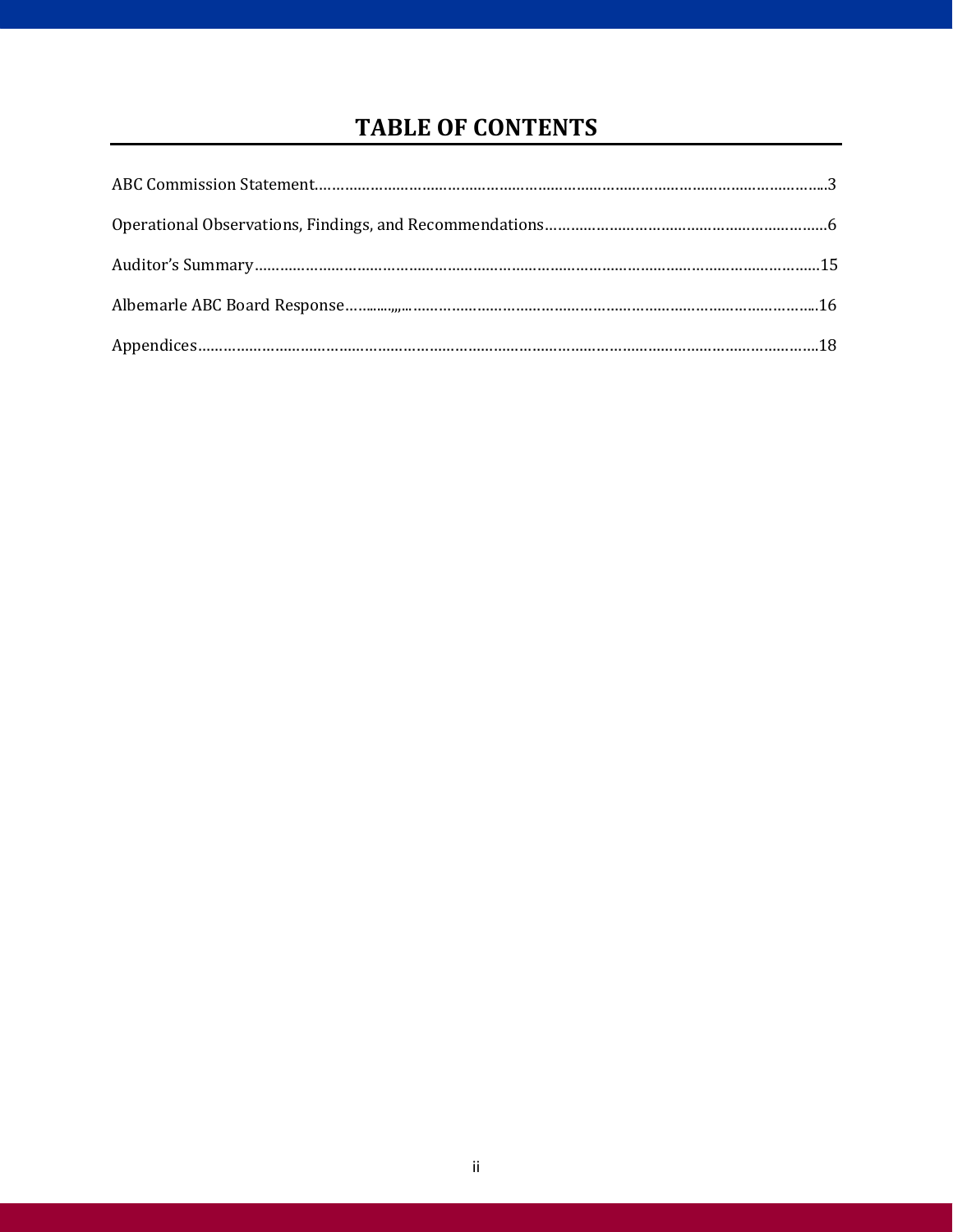

#### **Alcoholic Beverage Control**

CHAIRMAN: JAMES C. GARDNER

**KEVIN M. GREEN** Greensboro

MICHAEL C. HERRING West Jefferson

ADMINISTRATOR: ROBERT A. HAMILTON

LOCATION: 400 East Tryon Road Raleigh NC 27610

MAILING: 4307 Mail Service Center Raleigh NC 27699-4307

PHONE: (919) 779-0700 Fax: (919) 661-5927 http://abc.nc.gov/

**Moniqua S. McLean ABC Board Auditor 919-779-8365**

April 21, 2016

Albemarle ABC Board Mr. John McIntyre, Chairman P.O. Box 1880 Albemarle, NC 28002

Dear Chairman McIntyre,

We are pleased to submit this performance audit report on the Albemarle ABC Board. The objective of this audit was to examine existing policies, practices, and controls and to provide recommendations on methods to improve operating efficiency at the ABC Board in accordance with new legislative mandates.

The report consists of an executive summary, background information, operational findings and recommendations along with your response to our recommendations. This report will be posted on the Commission's public web site.

We would like to thank you, the ABC Board and your staff for the assistance and cooperation provided to us during the audit. Additionally, we appreciate the efforts your Board has made to comply with the new performance standards along with your efforts to increase profitability and reduce expenses.

If we can be of assistance in the future, please advise.

Respectfully,

Robert A. Hamilton Administrator

CC. North Carolina Association of ABC Boards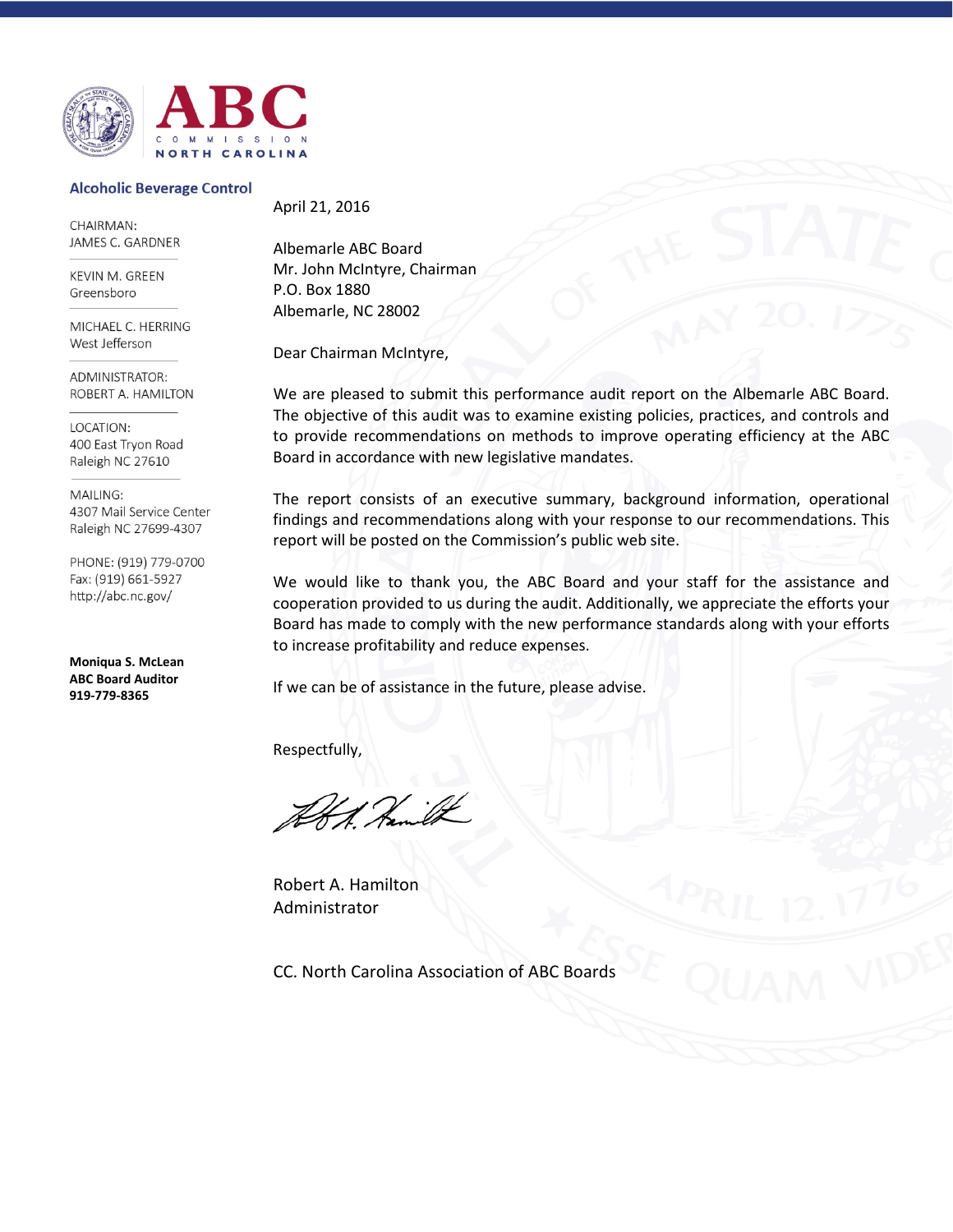## **EXECUTIVE SUMMARY**

By state law, the ABC Commission shall ensure that all local ABC Boards comply with established performance standards by conducting regular audit or performance evaluations. Performance standards shall include, but are not limited to, standards that address enforcement of ABC laws, store appearance, operating efficiency, solvency, and customer service. Performance audits are examinations of existing operating policies, practices, controls, and activities to determine those areas in which there may be a need for improvements. This audit was conducted in accordance with Government Auditing Standards. This report details findings and recommendations with regard to organizational and operational issues.

To achieve the objectives of the audit, ABC Commission staff

- Reviewed applicable General Statutes, ABC Commission Rules, and administrative policies;
- Reviewed applicable reports and studies of ABC boards with similar size and geography;
- Verified compliance with Commission and Board policies;
- Reviewed organizational chart and job descriptions;
- Reviewed ABC board annual audit for the fiscal year 2014;
- Visited the store;<br>• Interviewed key /
- Interviewed key ABC board personnel.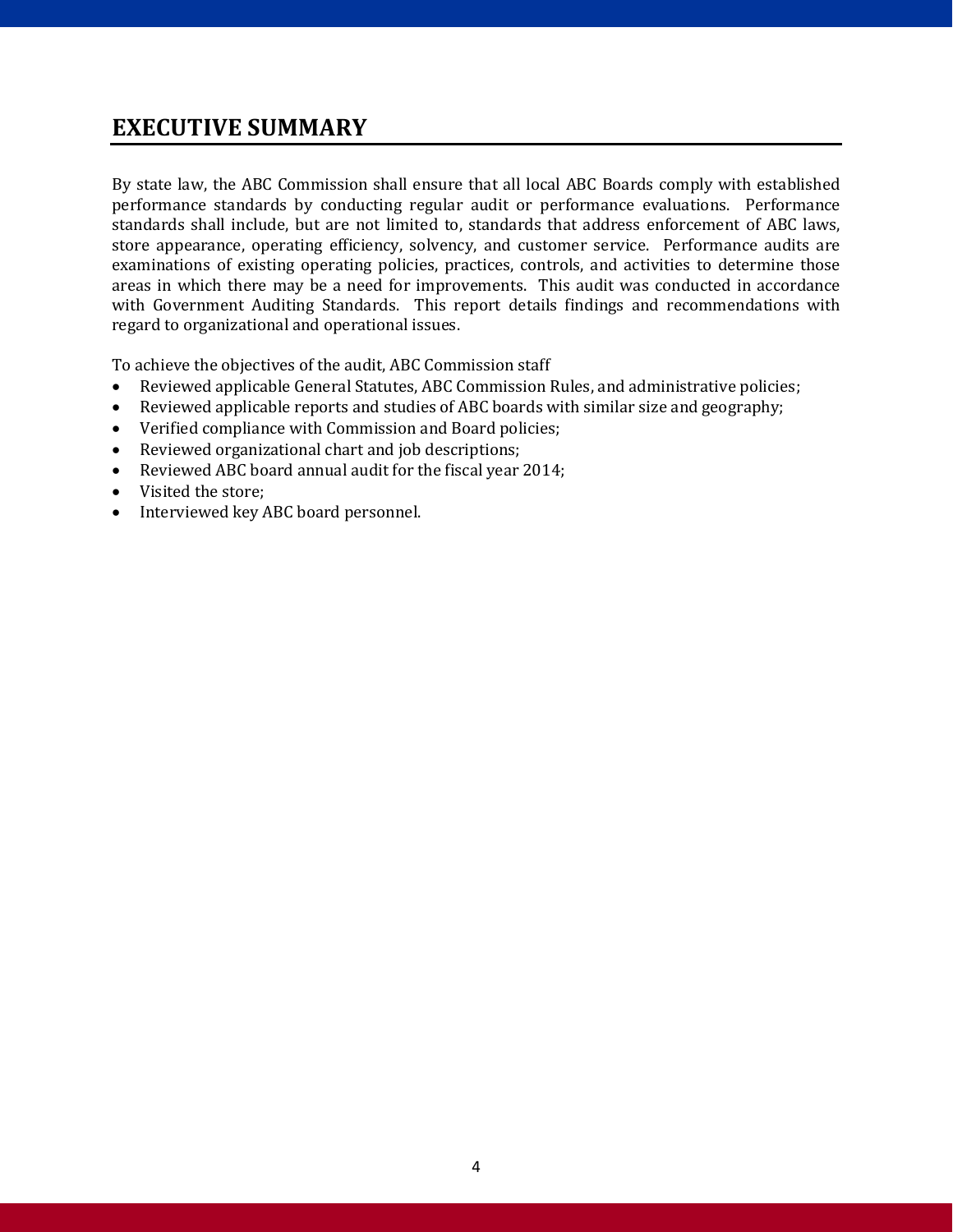## **BACKGROUND INFORMATION**

S.L. 1979-259 authorized the City of Albemarle to hold an election for an ABC store upon a petition signed by at least fifteen percent (15%) of registered voters. The referendum was held on February 10, 1998 and passed 3,126 to 2,695. A mixed beverage election occurred on the same date and passed 3,118 to 2,675. The first sale occurred on November 2, 1998.

Upon election of an ABC store, the city was authorized to create an ABC board consisting of a chairman and two board members to serve for three staggered year terms. Current board members are John McIntyre, board chairman, Jeffrey Flake and Terry Morgan, board members.

The Albemarle ABC Board operates one retail store. The board staffs three full-time and seven regular part-time and 2 seasonal part-time employees. The general manager is responsible for the oversight of all daily operations including inventory management, human resource organization, and other administrative decisions for the board. Store employees' primary responsibility is to provide friendly customer service, general store upkeep, and stock maintenance.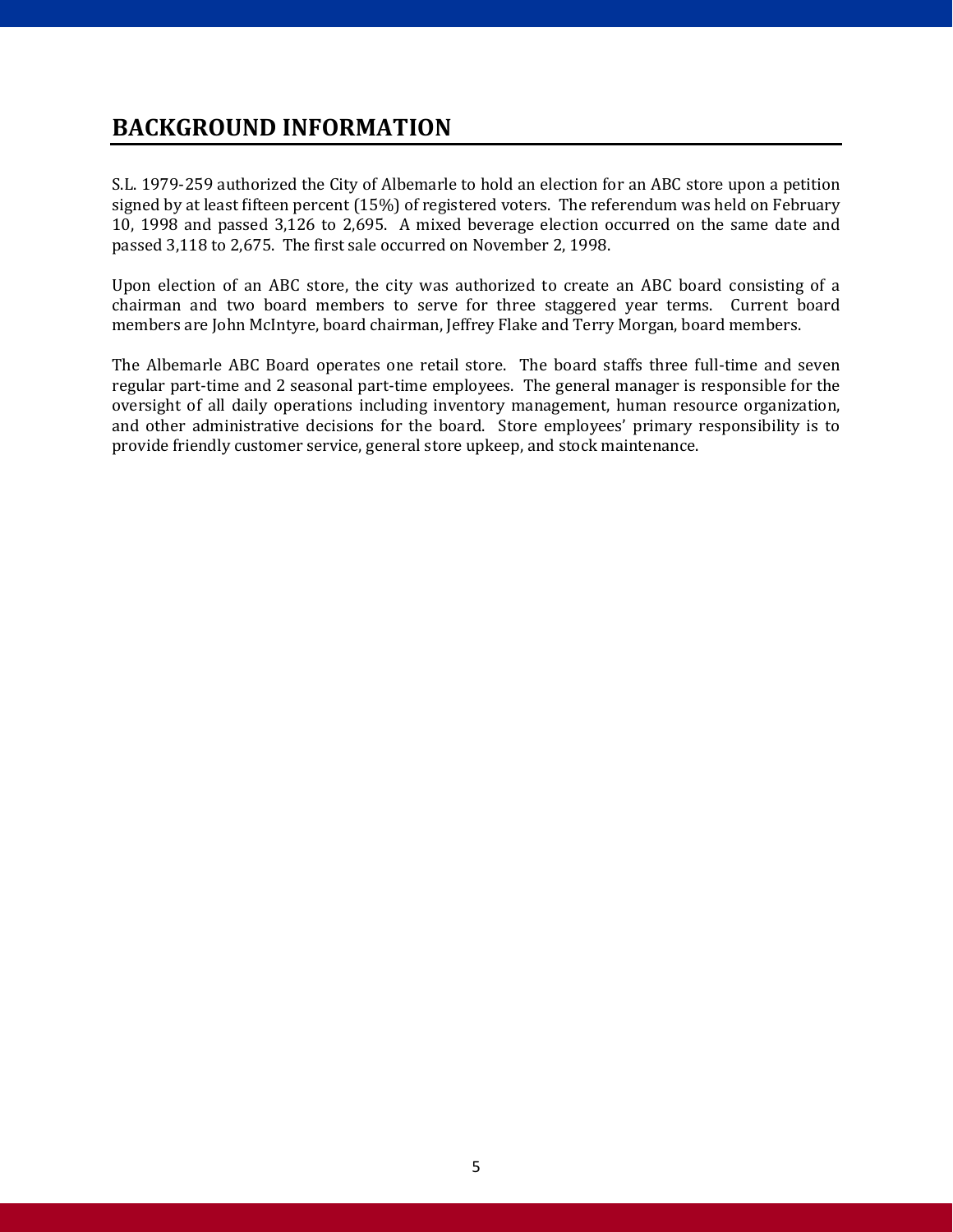## **OPERATIONAL OBSERVATIONS, FINDINGS, AND RECOMMENDATIONS**

On May 7, 2015, ABC Board Auditor, Moniqua S. McLean, visited the Albemarle ABC store and interviewed Karen Cranford, general manager, and Kim Parker, assistant manager. Below is a financial analysis followed by operational observations, findings, and recommendations related to the performance audit.

#### **FINANCIAL ANALYSIS**

#### **PROFIT PERCENTAGE TO SALES**

The profit percentage to sales is calculated by dividing the total income from operations by the total liquor sales (Total Income from Operations/Total Liquor Sales). The Commission has set goals based on the following breakdown:

- Gross sales greater than \$10M target rate at 9%
- Gross sales between \$2M to \$10M target rate at 6.5%
- Gross sales less than \$2M target rate at 5%

In fiscal year 2014, the Albemarle ABC Board had gross sales of \$2,509,388; income from operations was \$224,522, a 8.95% profit percentage to sales.

Factors affecting sales and profitability:<br>• Estimated population reported to the

- Estimated population reported to the US Census Bureau is 16,007 for 2013, a 0.7% increase over 2010;
- Surrounding townships with ABC stores within the county include Locust and Norwood.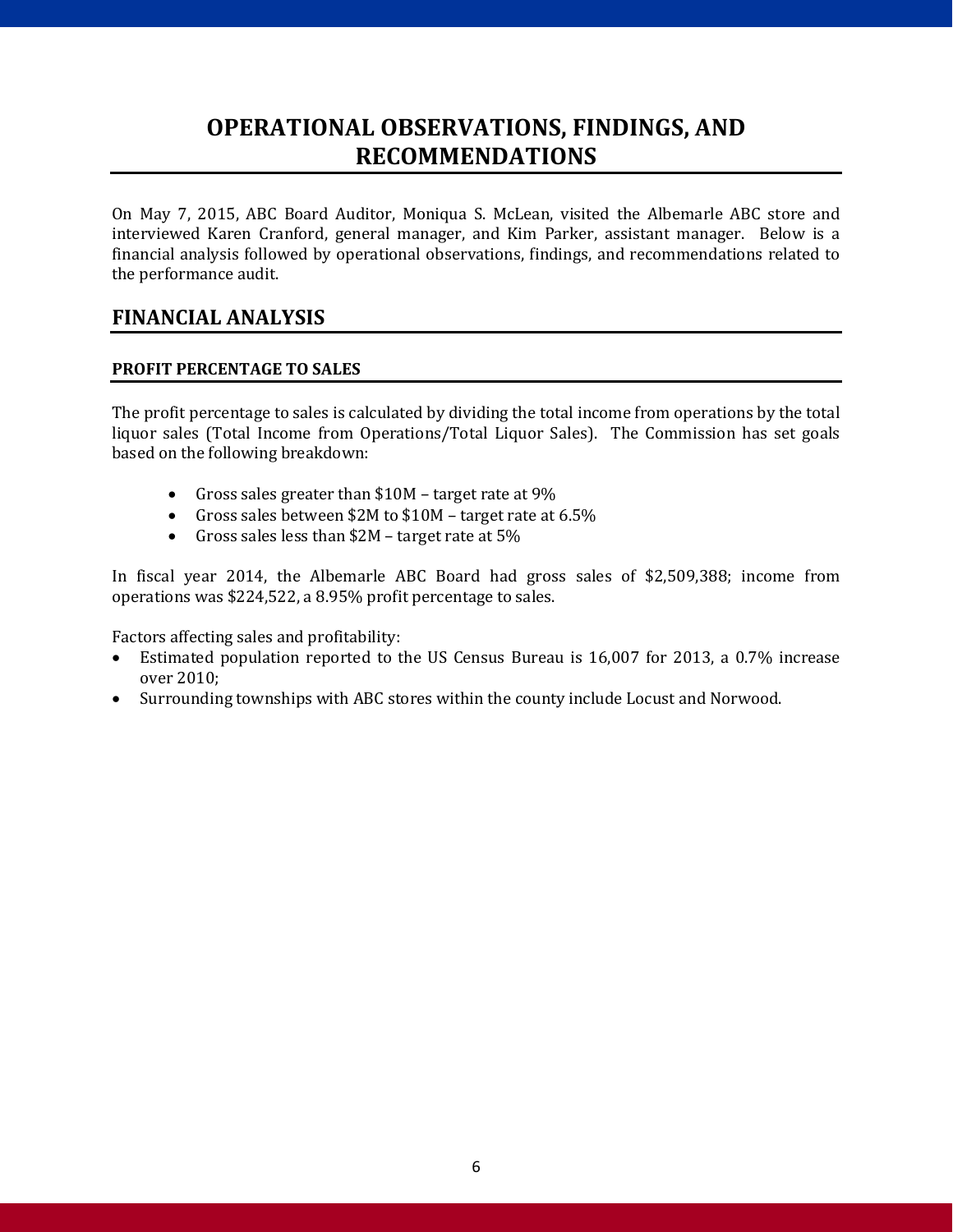#### **DISTRIBUTIONS**

G.S. 18B-805 (b) requires the board to pay from gross receipts, all expenses, excise, mixed beverage and bottle taxes. G.S. 18B-805 (c) (1) requires the board to make a minimum quarterly distribution of the 3 ½% markup and bottle tax to the city. In FY2014, the Albemarle ABC Board made the minimum distribution of \$72,098, plus an additional distribution of \$107,902. \$580,223 in excise and other taxes were paid to the NC Department of Revenue, the Department of Health and Human Services, and the city.

G.S. 18B-805 (c) (2) requires the board to distribute at least five percent (5%) of profits to law enforcement and at least seven percent (7%) toward alcohol education/rehabilitation purposes. S.L. 2003-187 amended the distributions to be paid to the City of Albemarle General Fund.

In FY2014, the Albemarle ABC Board distributed to the city \$7,625 for law enforcement. A law enforcement contract has been implemented and submitted to the Commission. Alcohol education distributions total \$10,675. The board has funded programs for alcohol education and The board has funded programs for alcohol education and rehabilitation purposes such as the Safe Kids Coalition. A financial report from the agency has not been given to the board.

#### **RECOMMENDATIONS**

1. Have the alcohol education agencies provide an annual financial report of how funds were spent. *Refer to Appendix A (1) for statute.*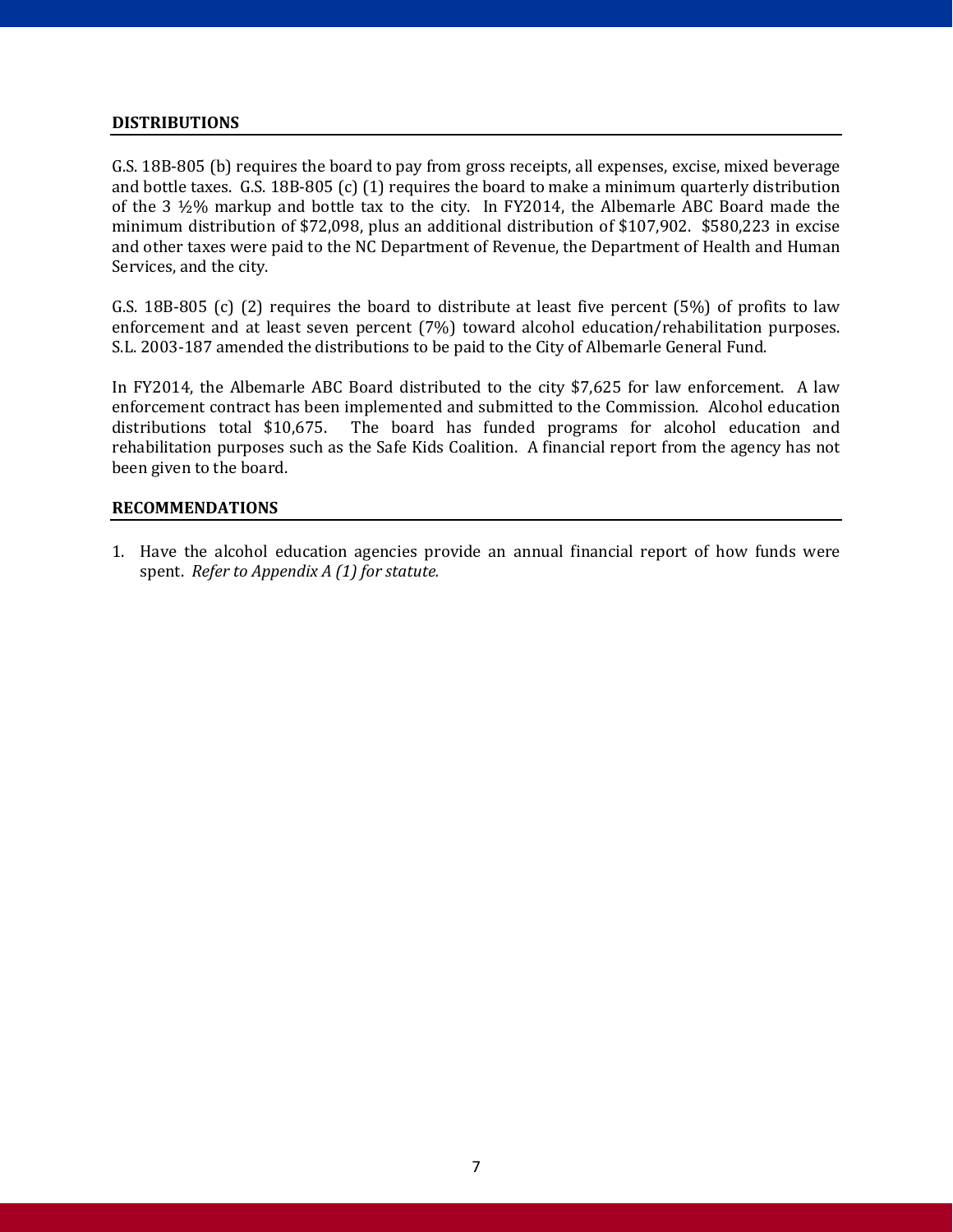#### **WORKING CAPITAL**

G.S. 18B-805 (d) allows the board to set aside a portion of the remaining gross receipts, within the limits set by the rules of the Commission, as cash to operate the ABC system. Working capital is total cash, investments, and inventory less all unsecured liabilities. Gross sales means gross receipts from the sale of alcoholic beverages less distributions as defined in G.S. 18B-805 (b), (2), (3), and (4). The Commission has set efficiency goals based on the following breakdown:

- Four months for boards with gross sales less than \$1.5M
- Three months for boards with gross sales less than \$50M and greater than or equal to \$1.5M
- Two months for boards with gross sales equal to or greater than \$50M

In FY2014, the Albemarle ABC Board had a working capital of \$292,908, which is less than the maximum allowed to retain of three months gross sales (\$482,291) and is within the limits of NCAC 02R .0902.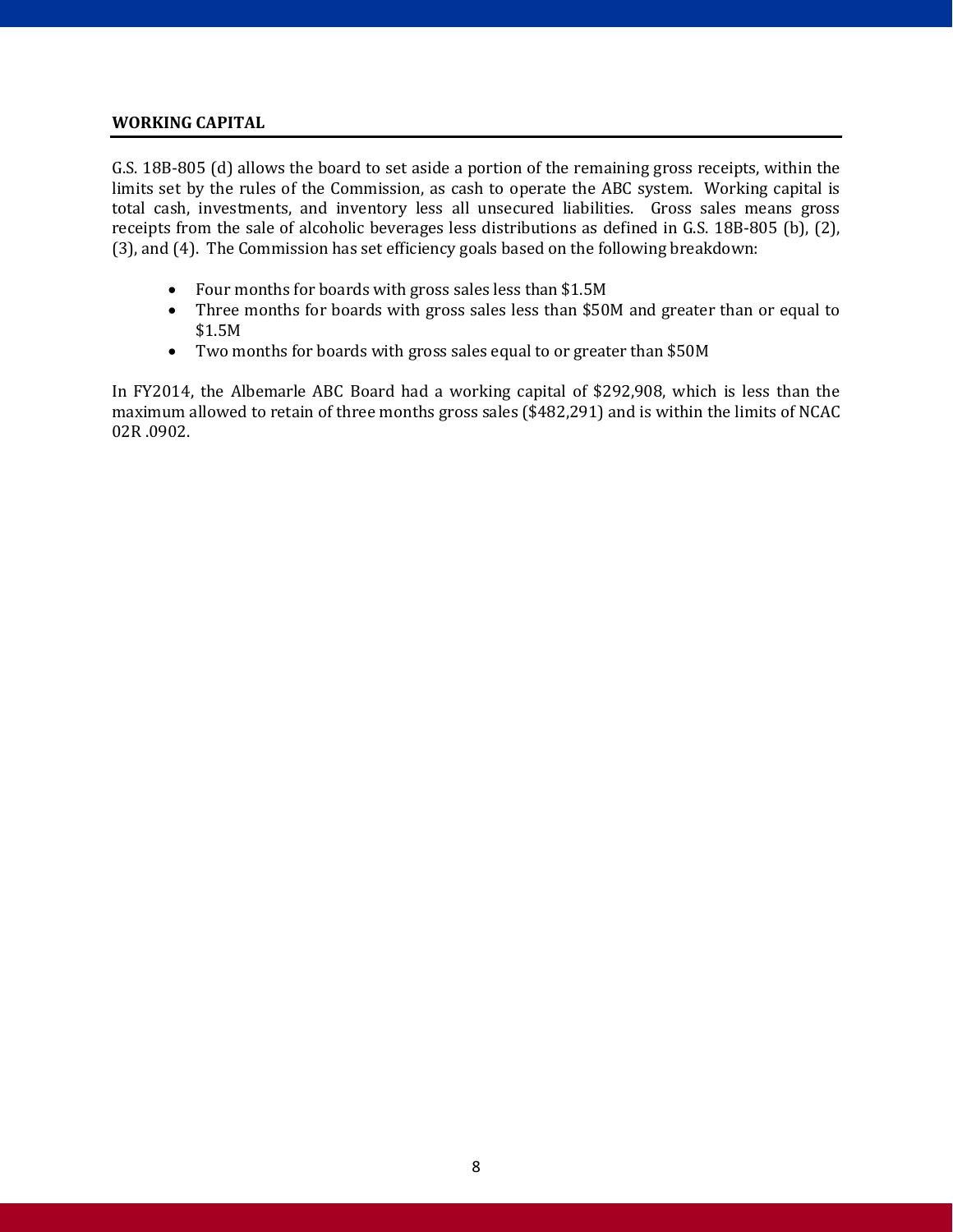#### **OPERATING COST RATIO**

Operating costs are calculated by dividing total operating expenses less depreciation by the gross profit on sales (Total Operating Expenses less Depreciation/Gross Profit). Below are the average cost ratios for boards with and without mixed beverage sales (MXB):

- Boards with 3 or more stores cost ratio 0.63 or less<br>• Board with 1 or 2 stores with MXB cost ratio .73 or l
- Board with 1 or 2 stores with MXB cost ratio .73 or less
- Boards with 1 or 2 stores without MXB cost ratio .85 or less

The Albemarle ABC Board operates one retail store with mixed beverage sales: the operating cost ratio is 0.57. Mixed beverage sales make up 9.6% of total gross sales. Compared with the state's increase in sales of 4.81% in fiscal year 2014, the Albemarle ABC Board's sales increased 5.55% over fiscal year 2013 as expenses increased 2.15% over the same time period.

Below is a common expense analysis showing the Albemarle ABC Board's expenses compared with other similar size boards. Significant savings are expected in the long run as a result of owning the store and reducing overhead expenses.



Staffing by board: Albemarle – 3 full-time, 7 part-time, and 2 seasonal part-time employees, 4 full-time and 5 part-time employees, Asheboro – 4 full-time and 5 part-time employees.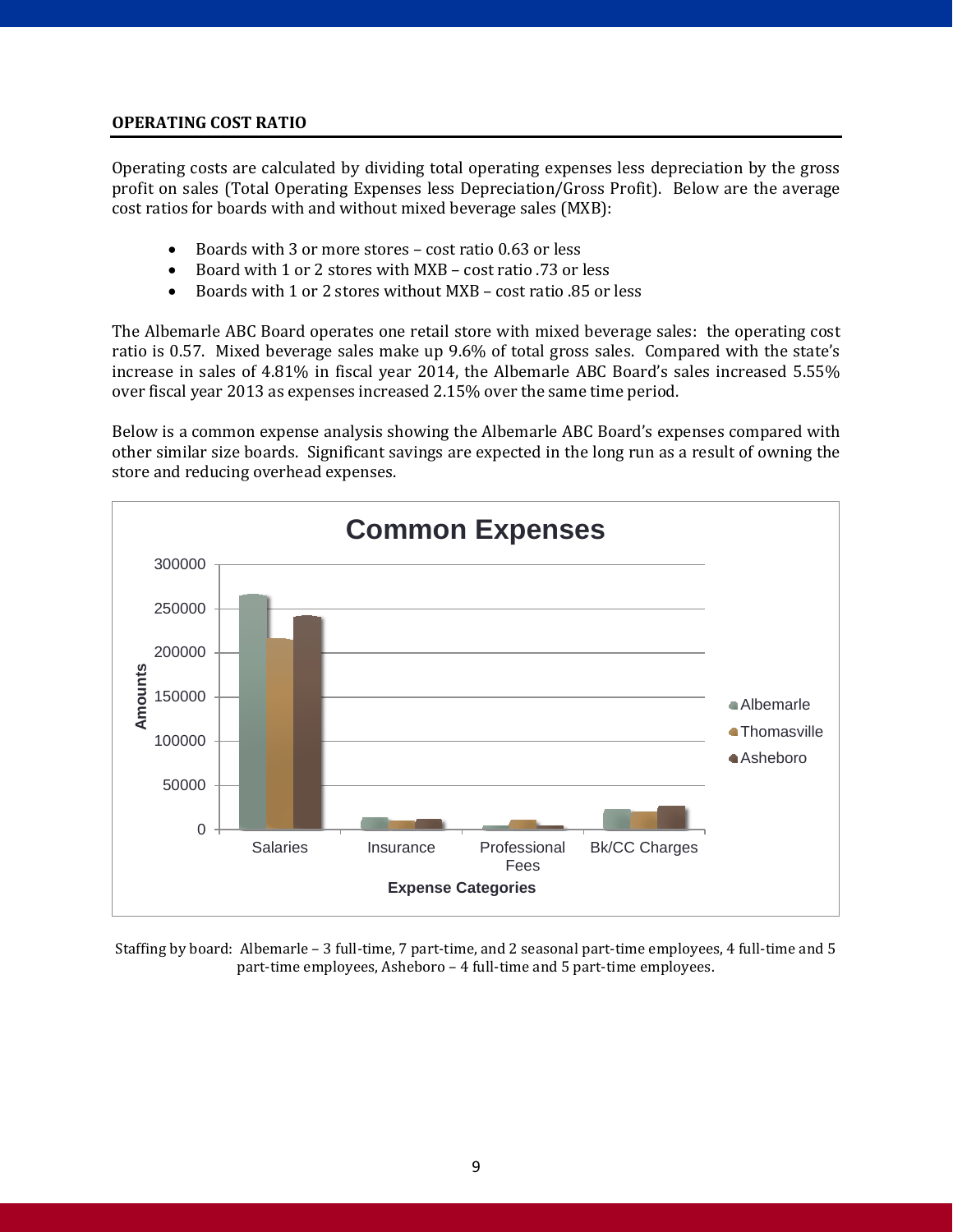#### **STORE APPEARANCE**

The Albemarle ABC Board operates one retail store with approximately 1,300 linear feet and carries approximately 1,000 product codes.

- The store appeared clean and free of trash. Counter areas were neat and well-organized.
- The store displayed neat and well-visible signage in a designated area. The Fetal Alcohol Syndrome poster is displayed and visible to the public.
- Landscaping around the store is well-maintained with no evidence of trash.
- Each product is displayed within its designated category. However, cross merchandising is utilized to encourage impulse shopping specifically with North Carolina products. Bottles are fronted and dusted.
- A shelf management plan is utilized that exhibits a strategy following the ultra-premium products on the top shelves, premium products at eye level, and value products on the lower shelves. Product placement is consistent with sizes going from largest on the right and smallest to the left. Horizontal brand blocking is shown for similar products.

#### **CUSTOMER SERVICE**

- The state price book is available should customers ask for specific product. Sales clerks often refer to the price book for verification of product and pricing. Monthly sales information is shared with mixed beverage and retail customers on a consistent basis.
- Sales clerk's interaction with retail and mixed beverage customers is attentive, courteous, and all are eager to meet the needs of the customers.
- As a marketing strategy, management creates gift bags of product.

#### **NO RECOMMENDATIONS**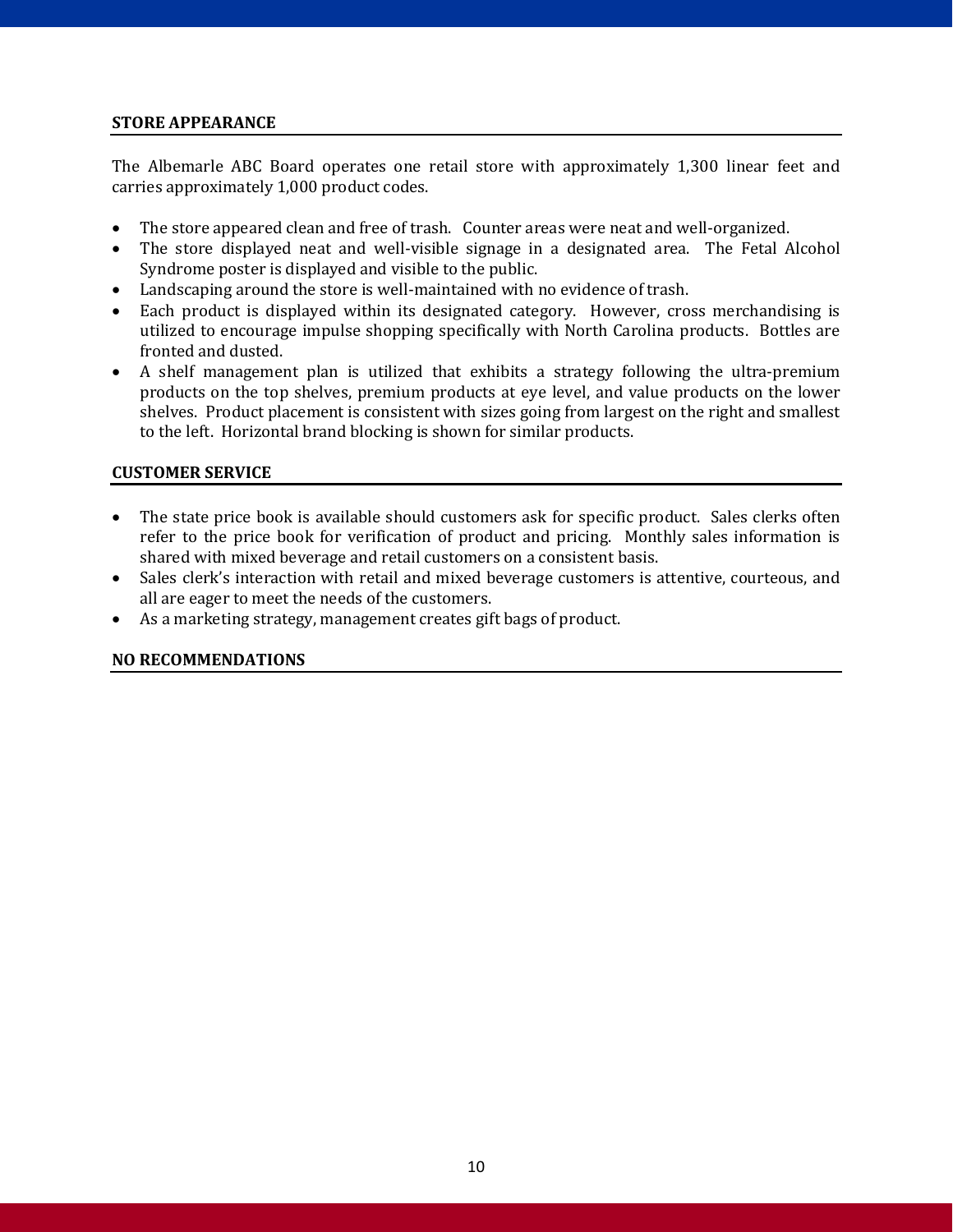#### **PERSONNEL AND TRAINING**

- Two out of three board members and the general manager have completed the initial ethics training required by the statute. One board member has since been appointed and has not yet completed the ethics training.
- Cross training has been extended on key administrative duties to employees in the event the general manager was suddenly unavailable. The assistant management serves as the backup to the general manager.
- Training is provided to new and existing staff on key areas, such as product knowledge, customer service, and clerk responsibilities. Management often attends conferences hosted by the NC Association of ABC Boards.
- Personnel files are available and include human resource documentation and other personnel information as required.

#### **RECOMMENDATIONS**

1. Have all newly appointed board members complete the ethics requirement within 12 months of appointment. *Refer to Appendix A (2) for statute*.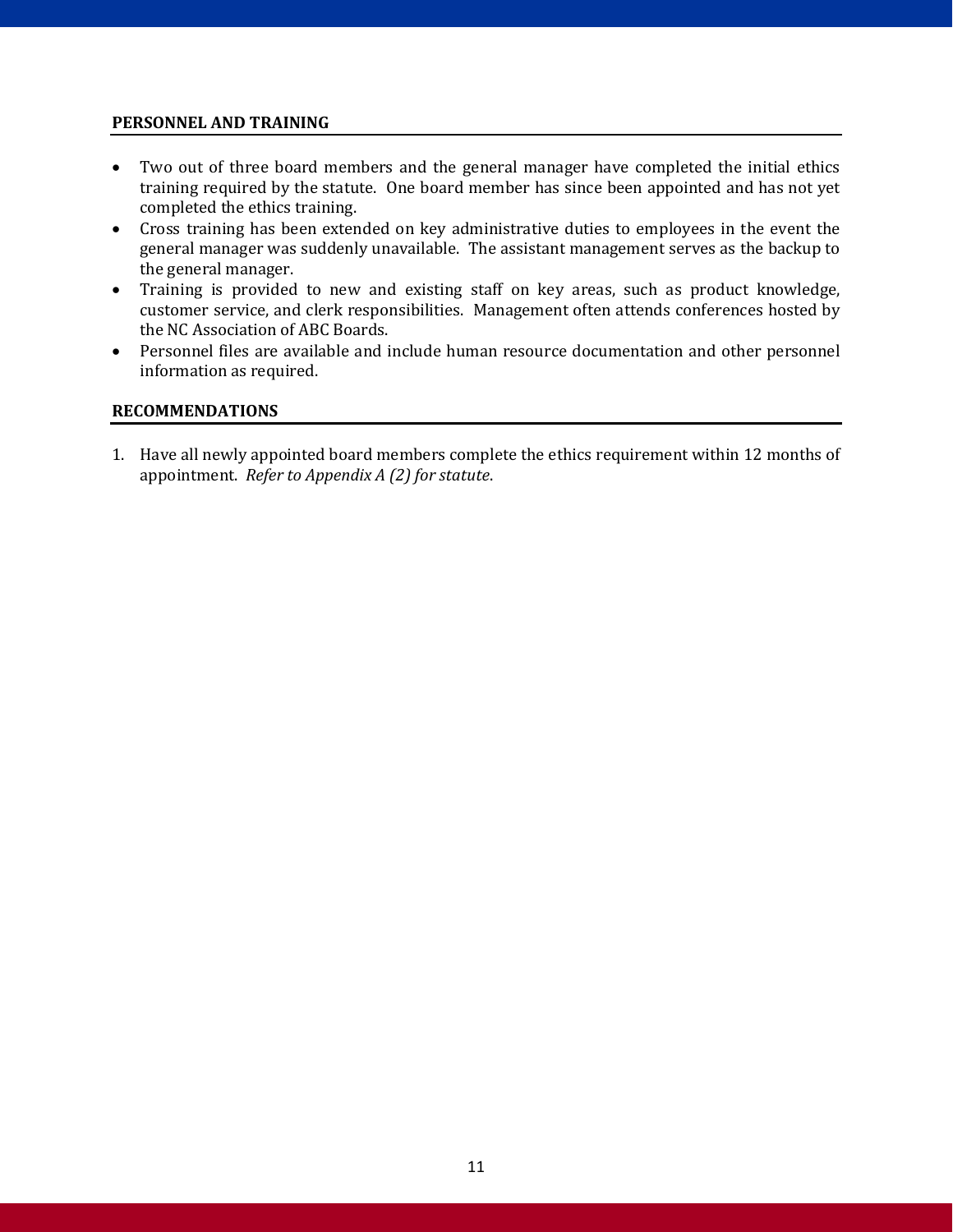#### **ABC BOARD POLICIES**

- Policies adopted and submitted to the Commission include:
	- o Code of Ethics
	- o Law Enforcement Contract
	- o Travel Policy (Board adopted the State's Travel Policy)
	- o FY2014 Annual Audit
	- o FY2015 Budget (Proposed and Adopted)
	- o FY2016 Budget (Proposed)
	- o Employee Manual (adopted 2000)
	- o Mixed Beverage Policy
	- o Price Discrepancy Policy
	- o Shelf Management Policy

#### **NO RECOMMENDATIONS**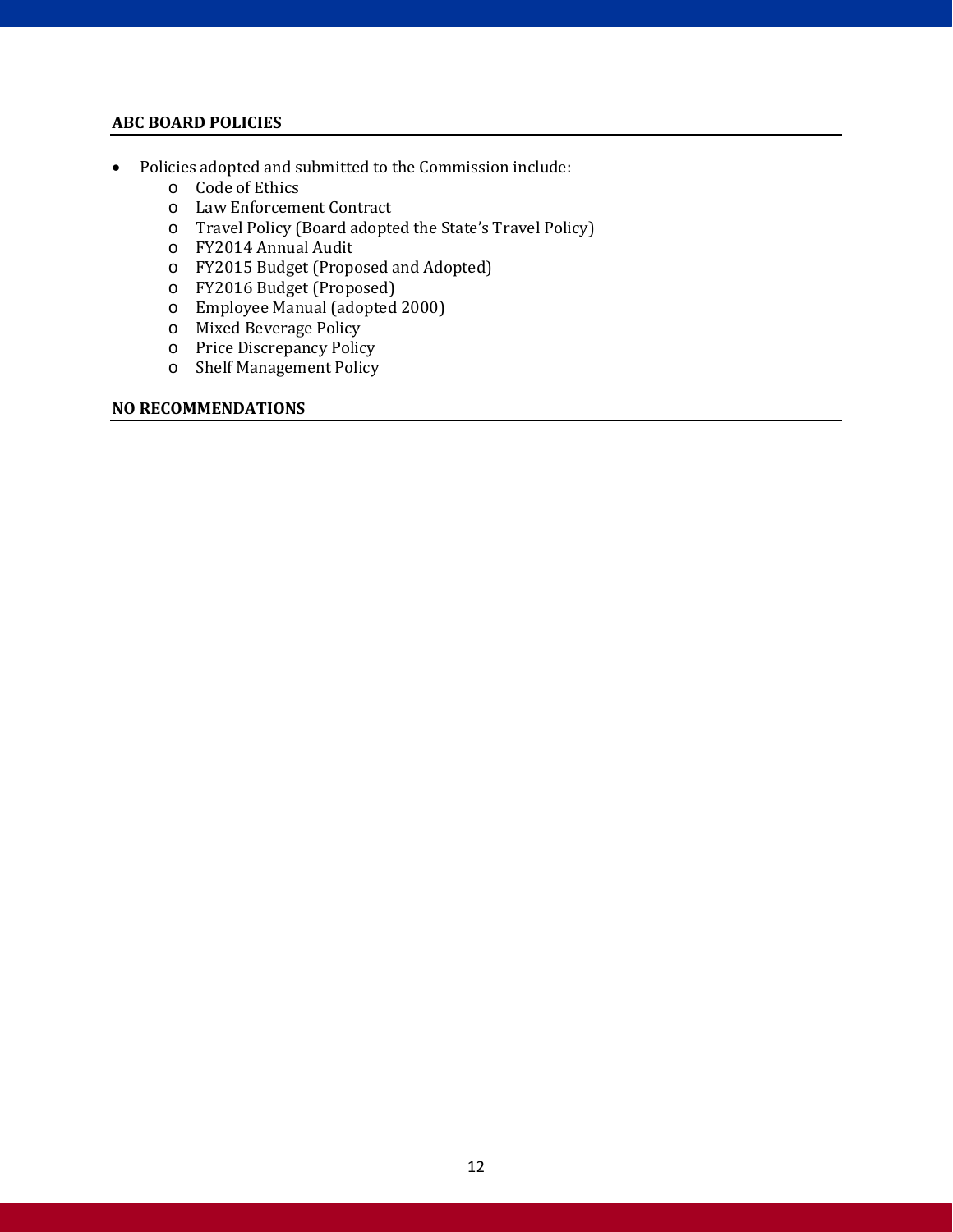#### **INTERNAL CONTROL OBSERVATIONS**

Internal control is the process by which the board provides assurance that operations are effective and efficient, reliable, and in compliance with applicable rules, laws and regulations. Internal control is strongest when activities are segregated creating a system of checks and balances, and adopting policies and procedures that follow current and appropriate practices. Below are internal control findings that were observed during the audit fieldwork.

- The general manager and/or assistant manager schedules and notifies employees for work shift hours. All employees use time cards to record hours worked. General practice is two people are always on a shift. Management usually works the day shift hours. In the event an employee fails to clock in/out, the general manager or assistant manager is notified and corrects the discrepancy. At the end of payroll week, the manager calculates and processes payroll through the accounting/payroll system.
- Cash drawers are counted by all clerks. All clerks are responsible for their own cash drawer. Management has implemented procedures in handling cash drawer overages/shortages.
- Bank deposits are made regularly by the ABC Commission rule. Bank notifications are received and matched with corresponding daily register reports. Bank reconciliations are completed by the general manager.
- Physical inventory counts are performed monthly by all employees. Frequent spot checks are conducted in between scheduled inventory counts and when there are potential problems. If discrepancies occur, someone other than the person counting will recount. If a continuous discrepancy, the general manager or assistant manager will investigate and recount. Once completed, the general manager will adjust the inventory system to match with the actual store counts.
- Unsalable merchandise is adjusted from inventory when it occurs. Breakage forms are submitted as required by the Commission rule.
- A credit card is issued to the board with the general manager as the authorized user. Board members review all transactions purchased with the card. A credit card policy has been adopted and implemented.
- Out of approximately 1,000 product codes, approximately 140 product codes were sampled to ensure accurate pricing and one was incorrect.

#### **RECOMMENDATIONS**

1. To ensure correct pricing on the store shelves and in the computer system, audit shelf tags on a regular basis by incorporating this practice during or in between the regularly scheduled inventory counts.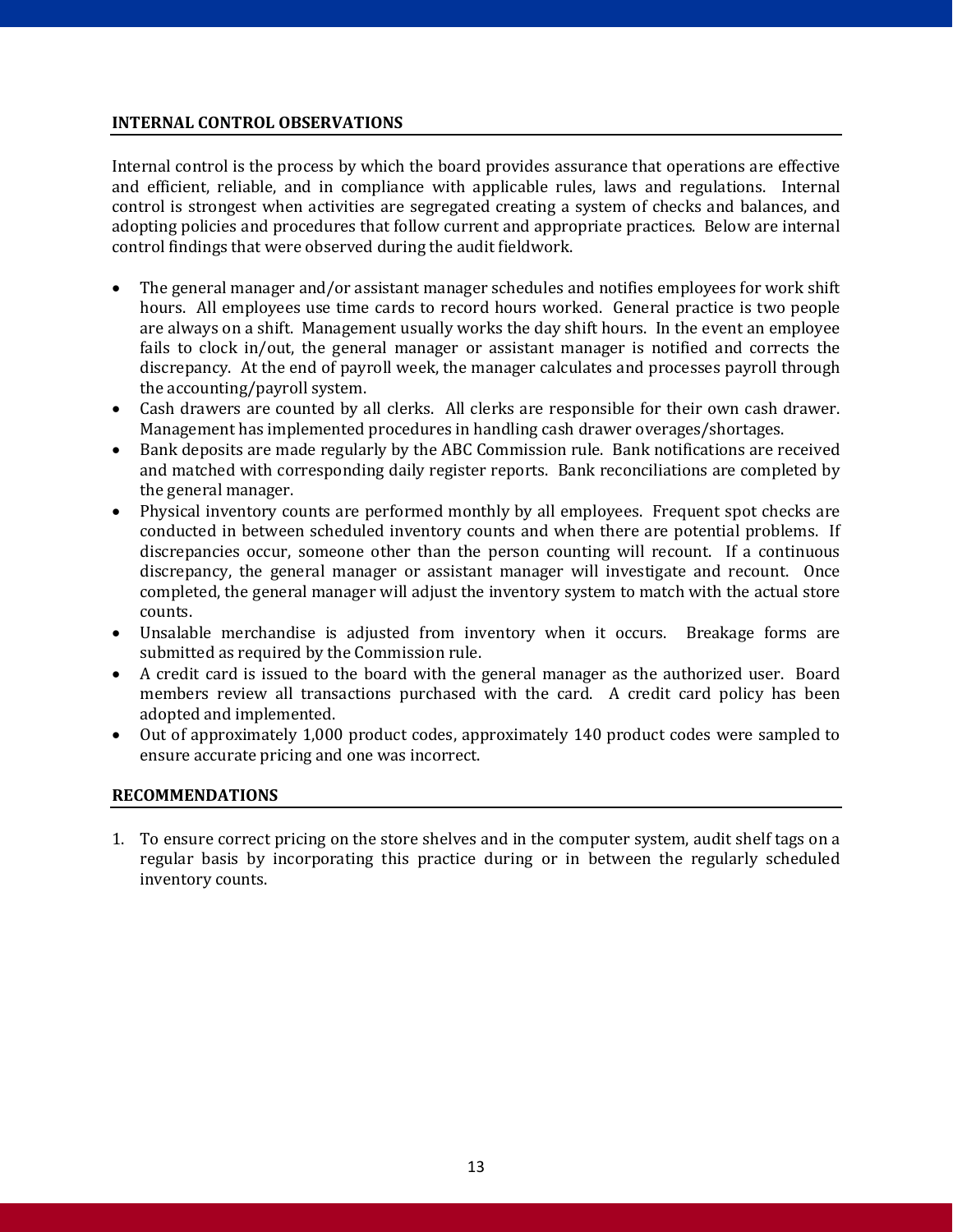#### **ADMINISTRATIVE COMPLIANCE FINDINGS AND OBSERVATIONS**

- Board meeting minutes were viewed and followed the order of proceedings, providing sufficient detail that a reasonable person would be able to follow what transpired. Board meeting minutes included a conflict of interest statement asking board members if conflicts existed with items on the meeting agenda.
- Board member appointment dates and compensation amounts are current on the Commission website.
- Board member and general manager compensation is in compliance with G.S. 18B-800 (g) and  $(g1)$ .
- Law enforcement activity reports have been submitted to the Commission as required by G.S. 18B-501 (f1).
- The board is in compliance with G.S. 18B-700 (k); there are no immediate family members who are related to board members or the general manager.
- The general manager serves as the finance officer. The board has obtained approval from the Commission allowing the general manager to serve in this capacity for no longer than three years.
- All board members, the general manager, and the finance officer are bonded for \$50,000 as required by G.S. 18B-700 (i).
- Liquor orders and miscellaneous purchases are pre-audited by the finance officer/general manager. The board is usually invoice by vendors for purchases.
- In reviewing a sample of liquor invoices, payments were made within thirty days.
- Checks bear the approved certificate as required by G.S. 18B-702 (q) indicating that the items have been approved by the finance officer/general manager for payment. Two signatures are located on all paid checks; that of the finance officer/general manager and the assistant manager. In the event the general manager or assistant manager is unavailable, all board members are authorized to sign checks.

#### **RECOMMENDATIONS**

1. Begin to work on a plan to designate someone other than the general manager as finance officer. The intent is to generate stronger internal controls and checks and balances.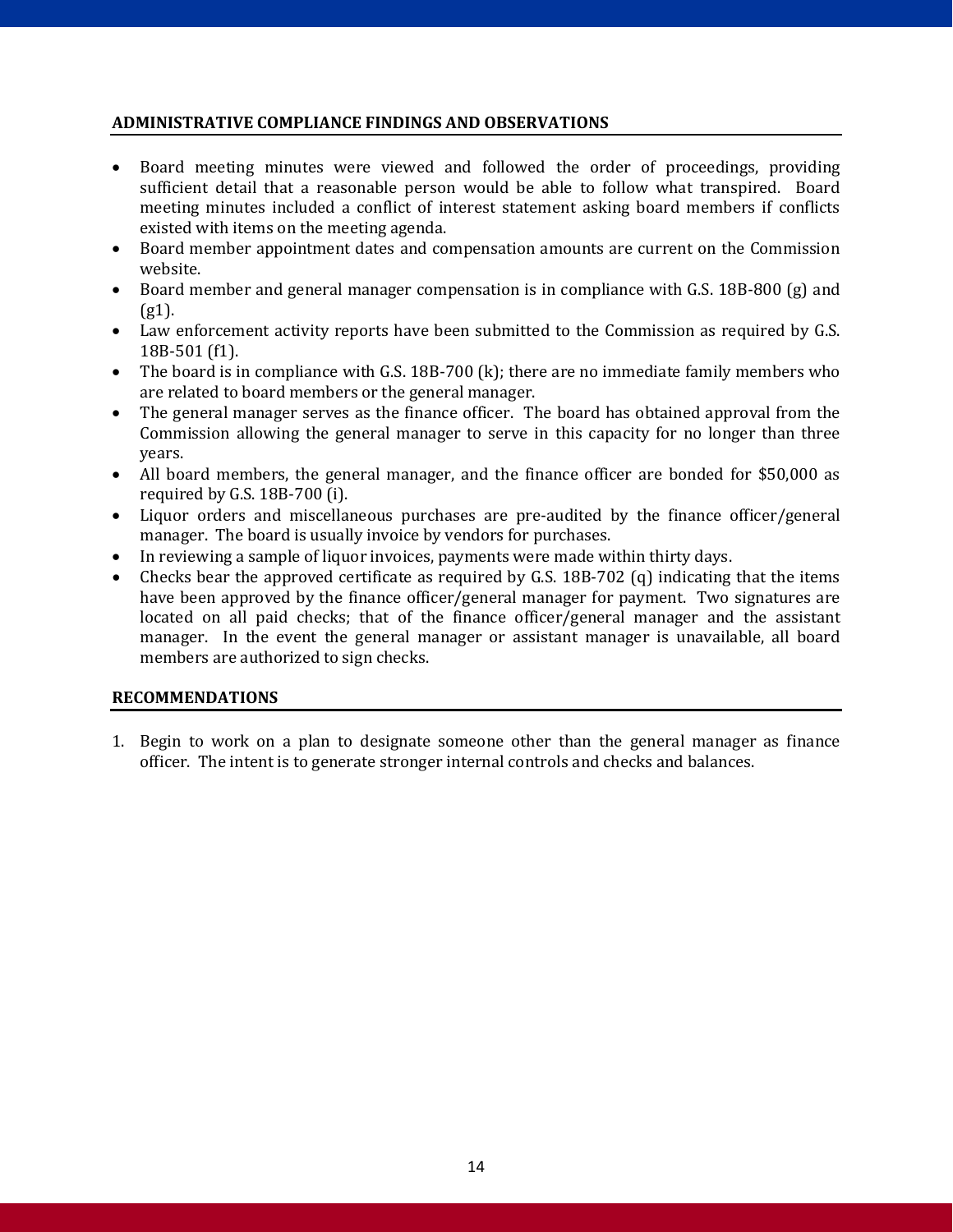## **AUDITOR'S SUMMARY**

On November 18, 2015, ABC Board Auditor, Moniqua S. McLean, presented the performance audit findings and recommendations. The board strives to implement strategies to maintain and improve profitability while maintaining or reducing costs and meeting budget appropriations. Policies and procedures have been implemented to ensure compliance with statutes and Commission rules and to ensure efficient operations while having sufficient checks and balances.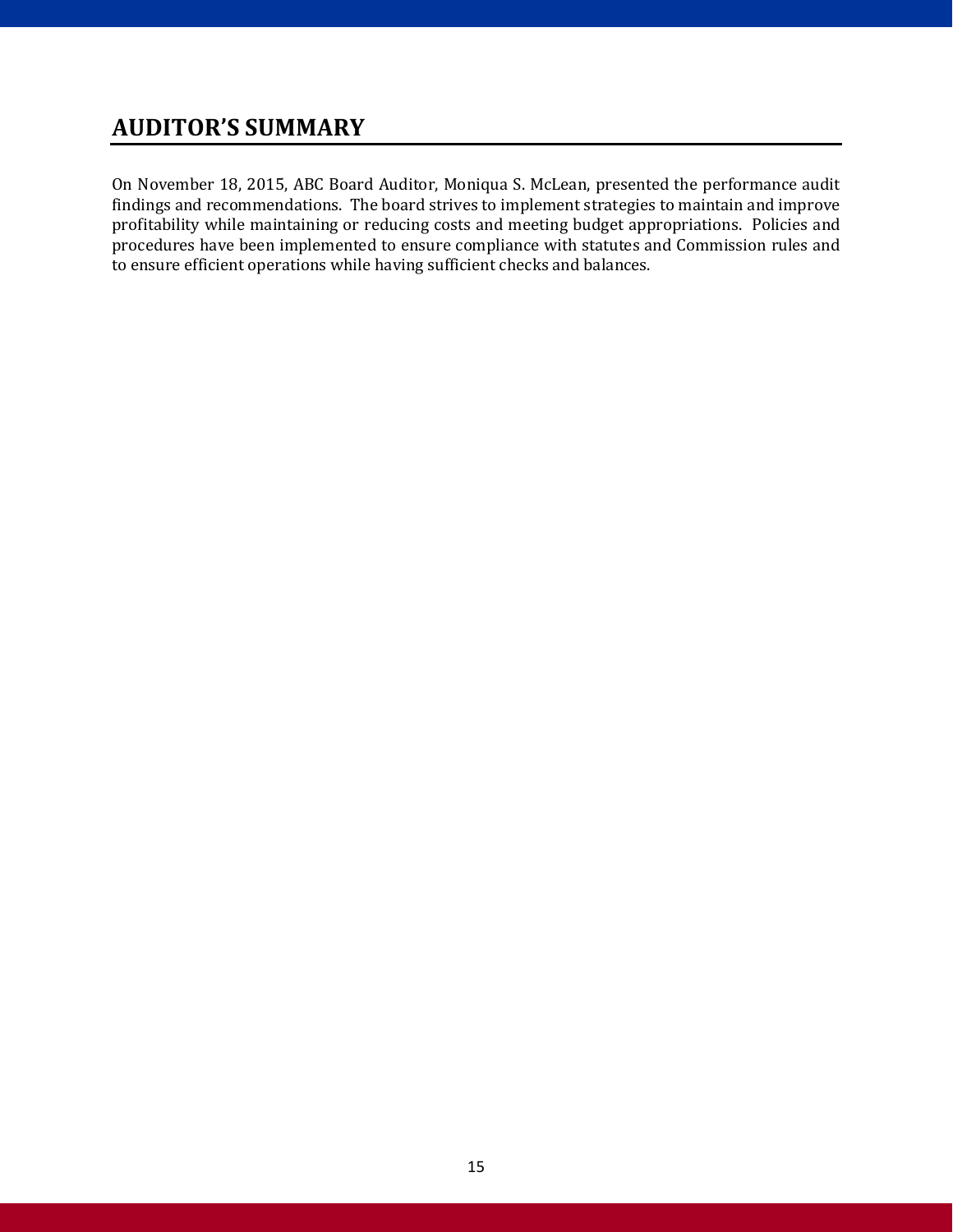#### **Albemarle ABC Board**

P.O. Box 1880 Albemarle, NC 28002-1880

December 22, 2015

 $\delta F = (x, y)_{\alpha \in \mathbb{Z}} y$ 

Ms. Moniqua S. McLean **ABC Board Auditor NC ABC Commission** 400 East Tryon Road, Raleigh, NC 27610

Dear Ms. McLean;

Thank you for attending our meeting on November 18, 2015 and presenting the results of your performance audit of the Albemarle ABC Board. Included in your audit were some items the board needed to address. We will outline with a plan of action listed below:

 $\mathcal{O}_{\mathcal{A}}(\mathcal{A},\mathcal{B}) = \mathcal{O}_{\mathcal{A}}(\mathcal{A},\mathcal{A}) = \mathcal{O}_{\mathcal{A}}(\mathcal{A},\mathcal{A}) = \mathcal{O}_{\mathcal{A}}(\mathcal{A},\mathcal{B}) = \mathcal{O}_{\mathcal{A}}(\mathcal{A},\mathcal{A}) = \mathcal{O}_{\mathcal{A}}(\mathcal{A},\mathcal{B}) = \mathcal{O}_{\mathcal{A}}(\mathcal{A},\mathcal{B})$ 

With regard to your recommendation on Page 4 that Alcohol Education Agencies provide an annual financial report of how funds were spent, please be assured that this has been done for 2015 and will continue to be done in the future.

Have all newly appointed board members complete the ethics requirement within 12 months of appointment, all Board members have completed their training and our newest board member appointed in May 2015, completed his training at the Annual Conference held in Greensboro in July 2015.

To ensure correct pricing on the store shelves and in the computer system, audit shelf tags on a regular basis by incorporating this practice during or in between the regularly scheduled inventory counts. Our ABC Board employees on a continuous basis work hard to ensure correct pricing on the store shelves and in the computer system. The employees will continue to audit shelf tags on a regular basis by incorporating this practice during and in between the regularly scheduled inventory counts.

Begin to work on a plan to designate someone other than the General Manage as Finance Officer. The intent is to generate stronger internal controls and checks and balances. Currently the General Manager is training the Deputy Finance Officer on daily operations of the store to relieve some of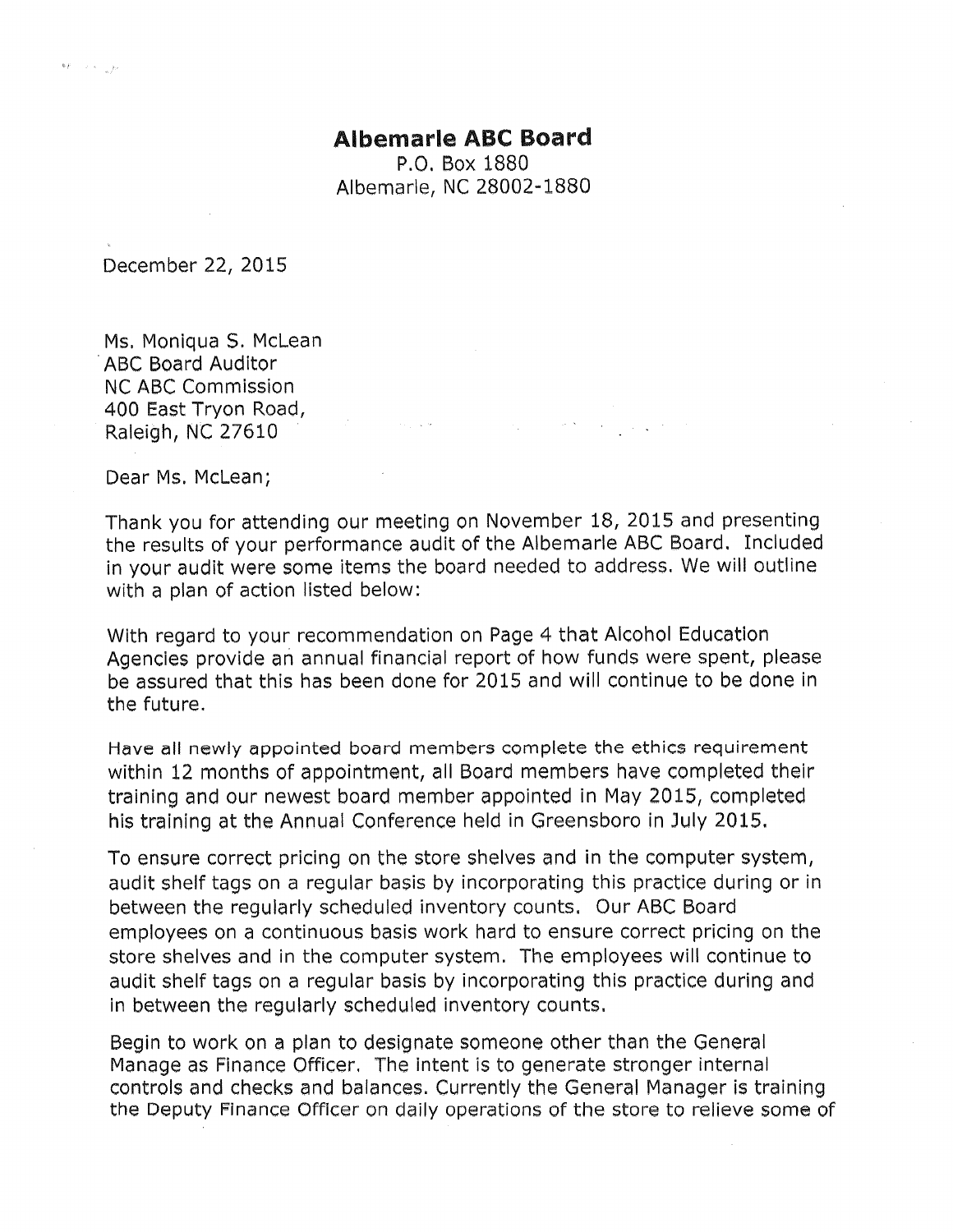the responsibilities of the General Manager. The Deputy Finance Officer is very involved in daily operations. A letter of extension sent to Robert Hamilton, Administrator of the NC ABC Commission was approved April 22, 2015 for a three year period.

The Board and General Manager appreciate your time and energy in preparing the performance audit. We were very pleased with the results and feel confident that the future of the Albemarle ABC Board is bright and likewise that the communities we will serve will continue to benefit from its efficient operation.

Sincerely, Pour M'Antine

 $\label{eq:3.1} \mathfrak{S}_{\mathbb{C}^{\times}}\left(\mathbb{R}^{\times}\right) \rightarrow \mathbb{R}^{\times}\left(\mathbb{R}^{\times}\right)$ 

John McIntyre Chairman, Albemarle ABC Board

## RECEIVED

**JAN 25 2016** 

NC ABC COMMISSION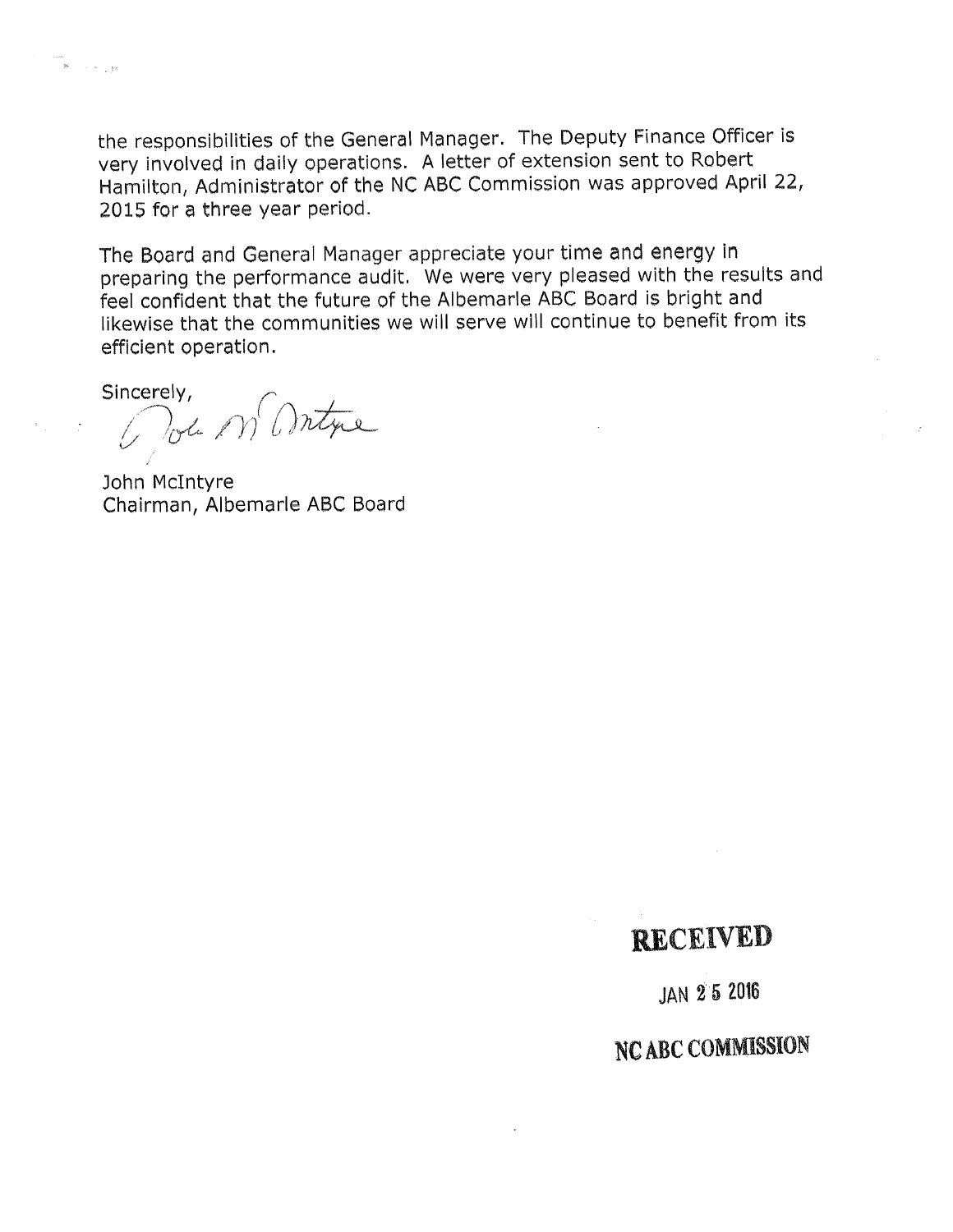- *1) G.S. 18B-805 (h) states, "…Any agency or person receiving funds from the county commissioners or*  local board under this subsection shall submit an annual report to the board of county *commissioners or local board from which funds were received, describing how the funds were spent."*
- *2) G.S. 18B-706 (b) states, "Each member of a local board shall receive a minimum of two hours of ethics education within 12 months after initial appointment to the office and again within 12 months after each subsequent appointment to the office."*